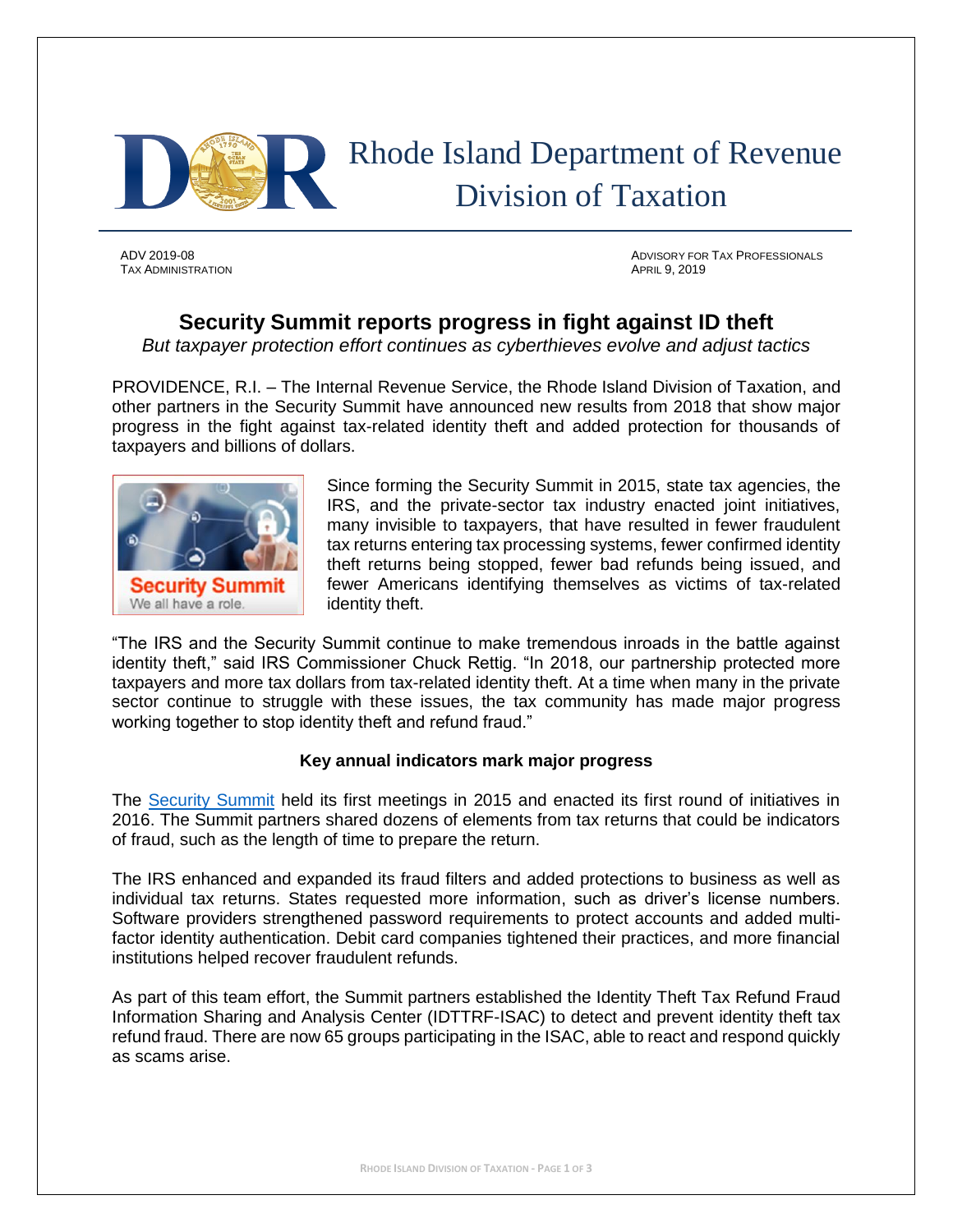As the Security Summit partners made these and other changes, the overall results improved immediately as fewer fraudulent returns entered IRS processing systems. Following are key, calendar-year 2018 indicators and how they compare to the 2015 base year:

- *Between 2015 and 2018, the number of taxpayers reporting they were identity theft victims fell 71 percent*. These are taxpayers who file identity theft affidavits. In 2018, the IRS received 199,000 reports from taxpayers compared to 677,000 in 2015. This was the third consecutive year this number declined. There were 242,000 identity theft reports in 2017 and 401,000 in 2016.
- *Between 2015 and 2018, the number of confirmed identity theft returns stopped by the IRS declined by 54 percent.* For 2018, there was a 9 percent uptick in the number of confirmed identity theft returns, 649,000 compared to 597,000 in 2017. But the 2018 count is still significantly below the 883,000 in 2016 and the 1.4 million in 2015.

## **About the Security Summit**

The Security Summit consists of the IRS, state tax agencies, and the tax community -- including tax preparation firms, software developers, processors of payroll and tax financial products, tax professional organizations, and financial institutions.

Partners in the Security Summit work together to combat identity theft and fight other scams to protect the nation's taxpayers.

- *Between 2015 and 2018, the IRS protected a combined \$24 billion in fraudulent refunds by stopping the confirmed identity theft returns.* In 2018, the 649,000 confirmed fraudulent returns tried to obtain \$3.1 billion in refunds. The IRS protected \$6 billion in 2017, \$6.4 billion in 2016 and \$8.7 billion in 2015.
- *Between 2015 and 2018, financial industry partners recovered an additional \$1.4 billion in fraudulent refunds*. The financial industry is a key partner in fighting identity theft, helping the IRS and states recover fraudulent refunds that may have been issued. But as fewer fraudulent tax returns enter the system, fewer fraudulent refunds are being issued. In 2018, financial institutions recovered 84,000 federal refunds totaling \$112 million for the IRS. Institutions recovered 144,000 refunds worth \$204 million in 2017, 124,000 refunds worth \$281 million in 2016 and 249,000 refunds totaling \$852 million in 2015.

"Despite these major successes, more work remains," Rettig said. "Identity thieves are often members of sophisticated criminal syndicates, based here and abroad. They have the resources, the technology, and the skills to carry on this fight. The IRS and the Summit partners must continue to work together to protect taxpayers as cyberthieves continue to evolve and adjust their tactics."